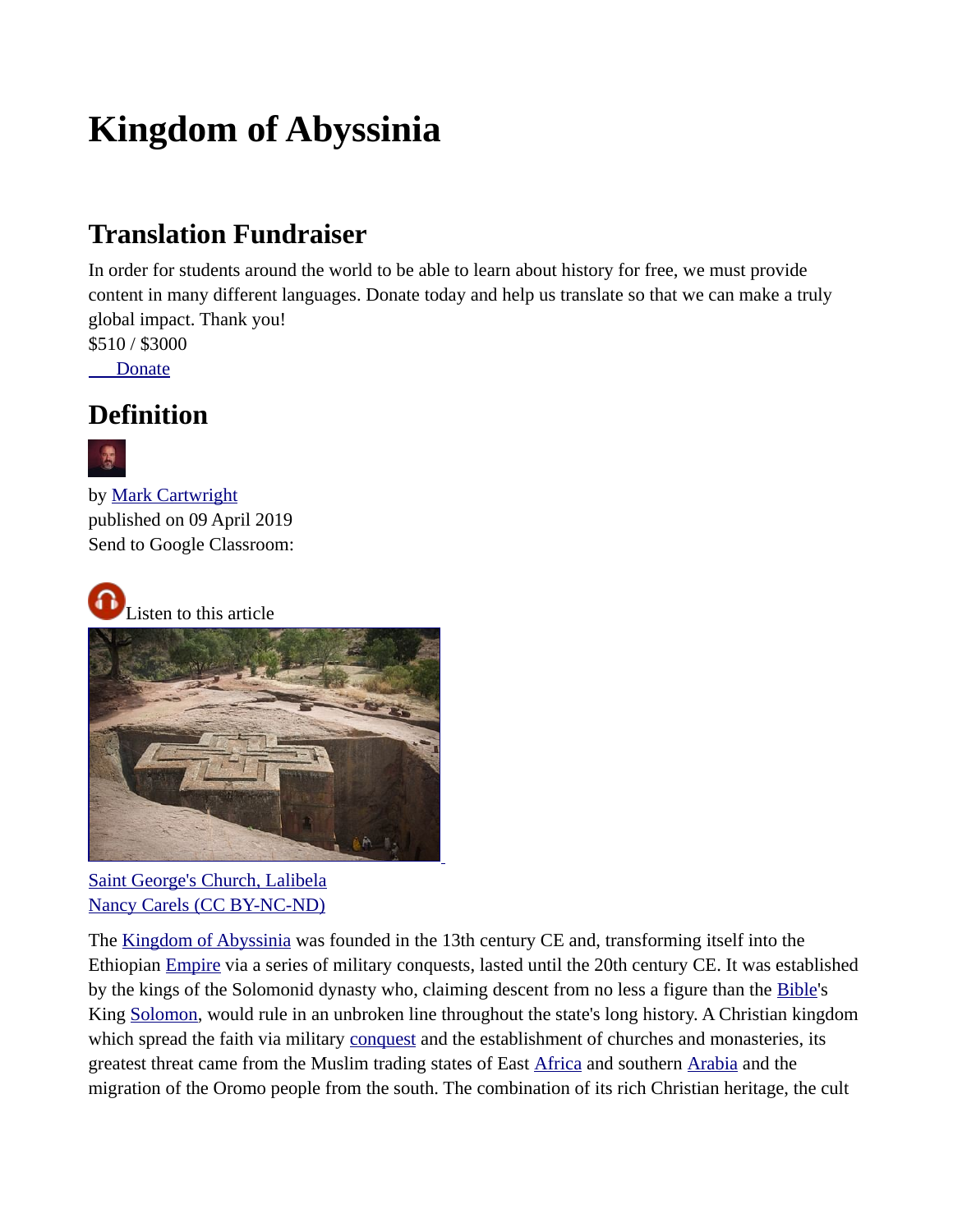of its emperors and the geographical obstacles presented to invaders meant that the Ethiopian Empire would be one of only two African states never to be formally colonised by a European power.

#### **Origins: Axum**

The Ethiopian Highlands, with their reliable annual monsoon rainfall and fertile soil, had been successfully inhabited since the [Stone Age](https://www.worldhistory.org/Stone_Age/). [Agriculture](https://www.worldhistory.org/disambiguation/Agriculture/) and [trade](https://www.worldhistory.org/disambiguation/trade/) with [Egypt,](https://www.worldhistory.org/egypt/) southern Arabia, and other African peoples ensured the rise of the powerful [kingdom of Axum](https://www.worldhistory.org/Kingdom_of_Axum/) (also Aksum), which was founded in the 1st century CE. Flourishing from the 3rd to 6th century CE, and then surviving as a much smaller political entity into the 8th century CE, the Kingdom of Axum was the first sub-Saharan African state to officially adopt [Christianity,](https://www.worldhistory.org/christianity/) c. 350 CE. Axum also created its own [script](https://www.worldhistory.org/script/), Ge'ez, which is still in use in Ethiopia today.

Across this Christian kingdom, churches were built, monasteries founded, and translations made of the Bible. The most important church was at Axum, the Church of Maryam Tsion, which, according to later Ethiopian medieval texts, housed the [Ark of the Covenant](https://www.worldhistory.org/Ark_of_the_Covenant/). The Ark, meant to contain the original stone tablets of the [Ten Commandments](https://www.worldhistory.org/Ten_Commandments/) given by God to [Moses](https://www.worldhistory.org/Moses/), is supposed to be still there, but as nobody is ever allowed to see it, confirmation of its existence is difficult to achieve. The most important monastery in the Axum kingdom was at Debre Damo, founded by the 5th-century CE [Byzantine](https://www.worldhistory.org/disambiguation/Byzantine/) ascetic Saint Aregawi, one of the celebrated Nine Saints who worked to spread Christianity in the region by establishing monasteries. The success of these endeavours meant that Christianity would continue to be practised in Ethiopia right into the 21st century CE.

Bridging the gap between Axum & the Kingdom of Abyssinia was a third kingdom, that of Zagwe.

The kingdom of Axum went into decline from the late 6th century CE, perhaps due to overuse of agricultural land, the incursion of western Bedja herders, and the increased competition for the Red Sea trade networks from Arab Muslims. The heartland of the Axum state shifted southwards while the [city](https://www.worldhistory.org/city/) of Axum fared better than its namesake kingdom and has never lost its religious significance. In the 8th century CE, the Axumite port of Adulis was destroyed and the kingdom lost control of regional trade to the Muslims. It was the end of the state but not the [culture.](https://www.worldhistory.org/disambiguation/culture/)

#### **Kingdom of Zagwe**

Bridging the gap between Axum and the Kingdom of Abyssinia was a third kingdom, that of Zagwe with its capital at Roha (300 km south of Axum). Founded in 1137 CE by a commander of Lasta in unclear circumstances, the [new kingdom](https://www.worldhistory.org/disambiguation/New_Kingdom/) continued to promote Christianity in the region and still possessed many of the cultural and artistic traditions of Axum. The kingdom expanded from its heartland in northern Ethiopia thanks to a large and well-equipped army, especially in the pagan west and south. One famous king, Lalibela, ordered rock-cut churches to be built and such was their effect on the populace that the capital was renamed in his honour.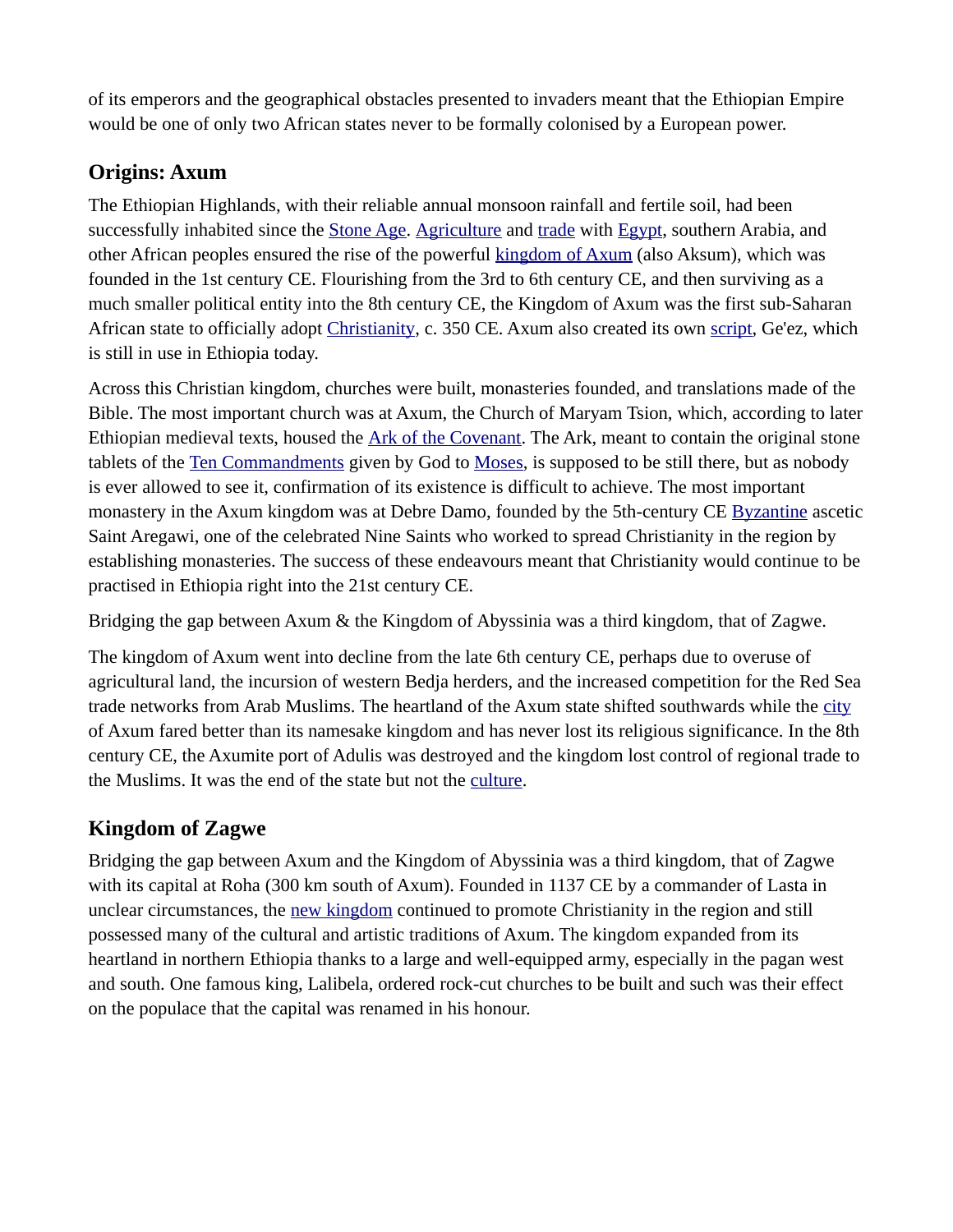

[Map of Ancient & Medieval Sub-Saharan African States](https://www.worldhistory.org/image/10453/map-of-ancient--medieval-sub-saharan-african-state/) [Mark Cartwright \(CC BY-NC-SA\)](https://www.worldhistory.org/image/10453/map-of-ancient--medieval-sub-saharan-african-state/)

Christianity, still nominally led by the Patriarch of [Alexandria](https://www.worldhistory.org/alexandria/), continued as a thread linking the various political states of Ethiopia's history. The country is dotted with over 1,500 churches carved out of rock. The designs generally follow the traditional [Roman](https://www.worldhistory.org/disambiguation/Roman/)-Byzantine basilica form with aisles, galleries and a domed nave but there are many variations such as the Church of Saint George at Lalibela (11-12th century CE) with its distinctive cross shape. The largest example is Beta Madhane Alem, also at Lalibela. Most of the churches cannot be dated due to lack of inscriptions and suitable remains but they provide a convincing argument that Ethiopia did not suffer a cultural Dark Age between Axum, Zagwe, and the Kingdom of Abyssinia.

#### **The Solomonid Dynasty**

The medieval Kingdom of Abyssinia was founded by the Solomonid dynasty c. 1270 CE. Their first ruler being Yekuno-Amlak (r. 1270-1285 CE), a local leader at Amhara. It is likely that the Solomonids saw the kings of Zagwe as usurpers, an interruption to the dynasty that had ruled Axum, and they gathered the support of anti-Zagwe factions which had presented a continuous opposition throughout the 12th and 13th centuries CE. The Zagwe dynasty contributed to its own downfall by always having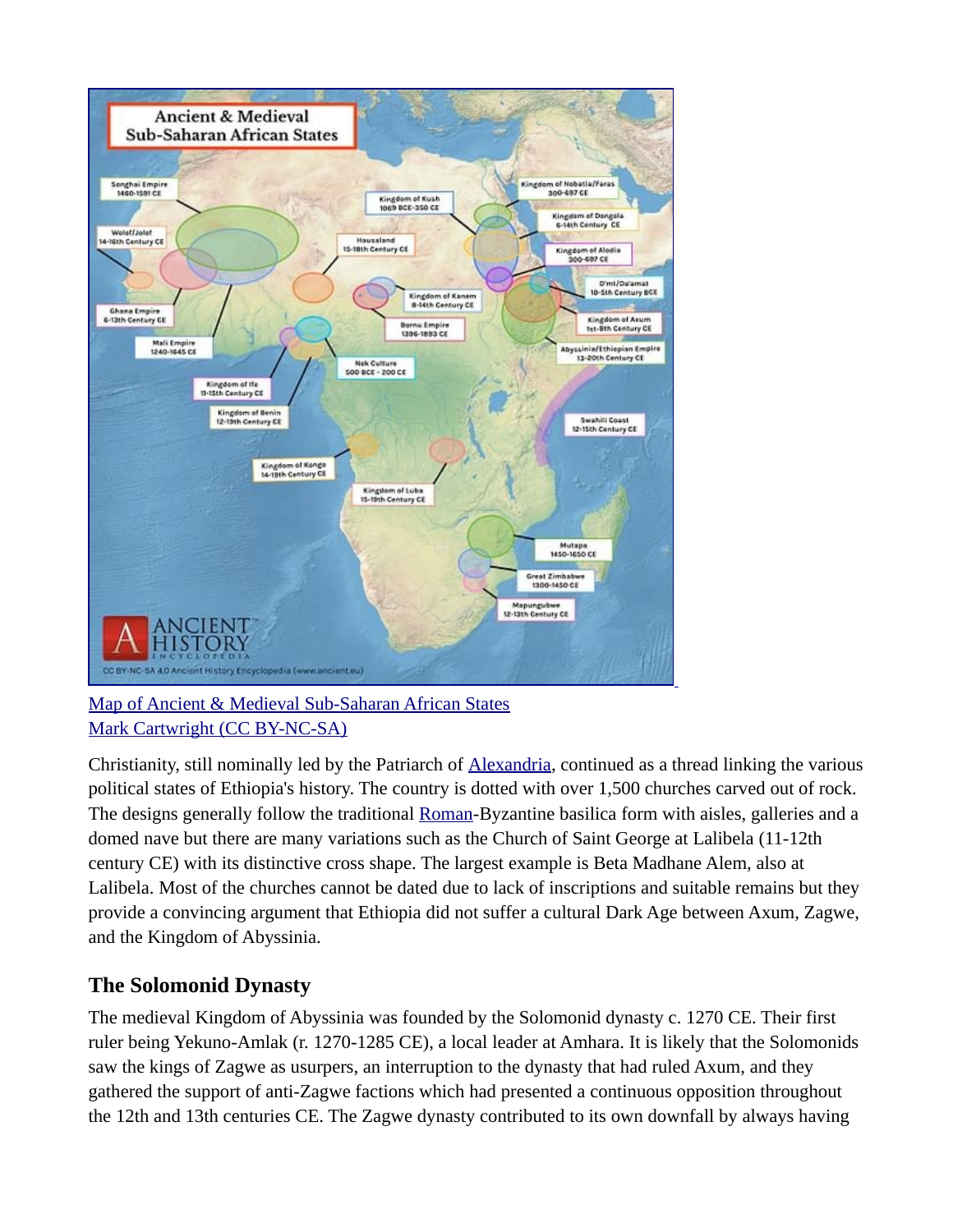disputes over who had the right of succession - even the great Lalibela had been briefly deposed by his own nephew.

King Zara Yakob: 'I am the son of David, the son of Solomon, the son of Menelik.'

Yekuno-Amlak and his successors, according to both oral and written medieval traditions (which were mostly compiled in the 13th or 14th century CE like the *Kebra Negast* but possibly using older sources), claimed direct descent from the biblical King Solomon of [Jerusalem](https://www.worldhistory.org/jerusalem/) and Makeda, the [Queen](https://www.worldhistory.org/Queen_of_Sheba/)  [of Sheba](https://www.worldhistory.org/Queen_of_Sheba/) (equated with Ethiopia in this tradition but more likely to be southern Arabia), hence their dynastic name of 'Solomonid'. The story goes that the Queen of Sheba visited King Solomon in Jerusalem after hearing of his great wisdom. The royal couple enjoyed an amorous encounter, the fruit of which was a son called Menelik. When reaching adulthood, Menelik also went to Jerusalem and, thanks to one of his travelling companions, he came back to Axum with quite a prize, the Ark of the Covenant.

The claim may have been dubious - indeed, there is, in any case, no direct evidence of a historical King Solomon ruling [Israel](https://www.worldhistory.org/israel/) in the 10th century BCE - but it does seem that the Ethiopian kings themselves believed their heritage, or at least publicly claimed to. King Zara Yakob (r. 1434-1468 CE) was asked about his ancestry at his coronation and boldly stated: "I am the son of David, the son of Solomon, the son of Menelik" (quoted in Curtin, 141).



[Solomon and the Queen of Sheba](https://www.worldhistory.org/image/8469/solomon-and-the-queen-of-sheba/) [Perledarte \(CC BY-NC-SA\)](https://www.worldhistory.org/image/8469/solomon-and-the-queen-of-sheba/)

The claim may have been fabricated and was certainly perpetuated in order to give legitimacy to the Solomonid line. Many Solomonid kings held their coronation at Axum because of the Ark of the Covenant connection there. It is also interesting to note that in Ethiopian [literature](https://www.worldhistory.org/literature/) on what constitutes good kingship two things are held as vital - descent from a person, like Solomon, who had made a holy covenant with God and possession of the sacred Ark of the Covenant. Ethiopian kings were fortunate to claim both and, by association, the people of Ethiopia were able to also claim they were God's chosen people, a point reinforced by the Christian kingdom's isolation in East Africa, surrounded as it was by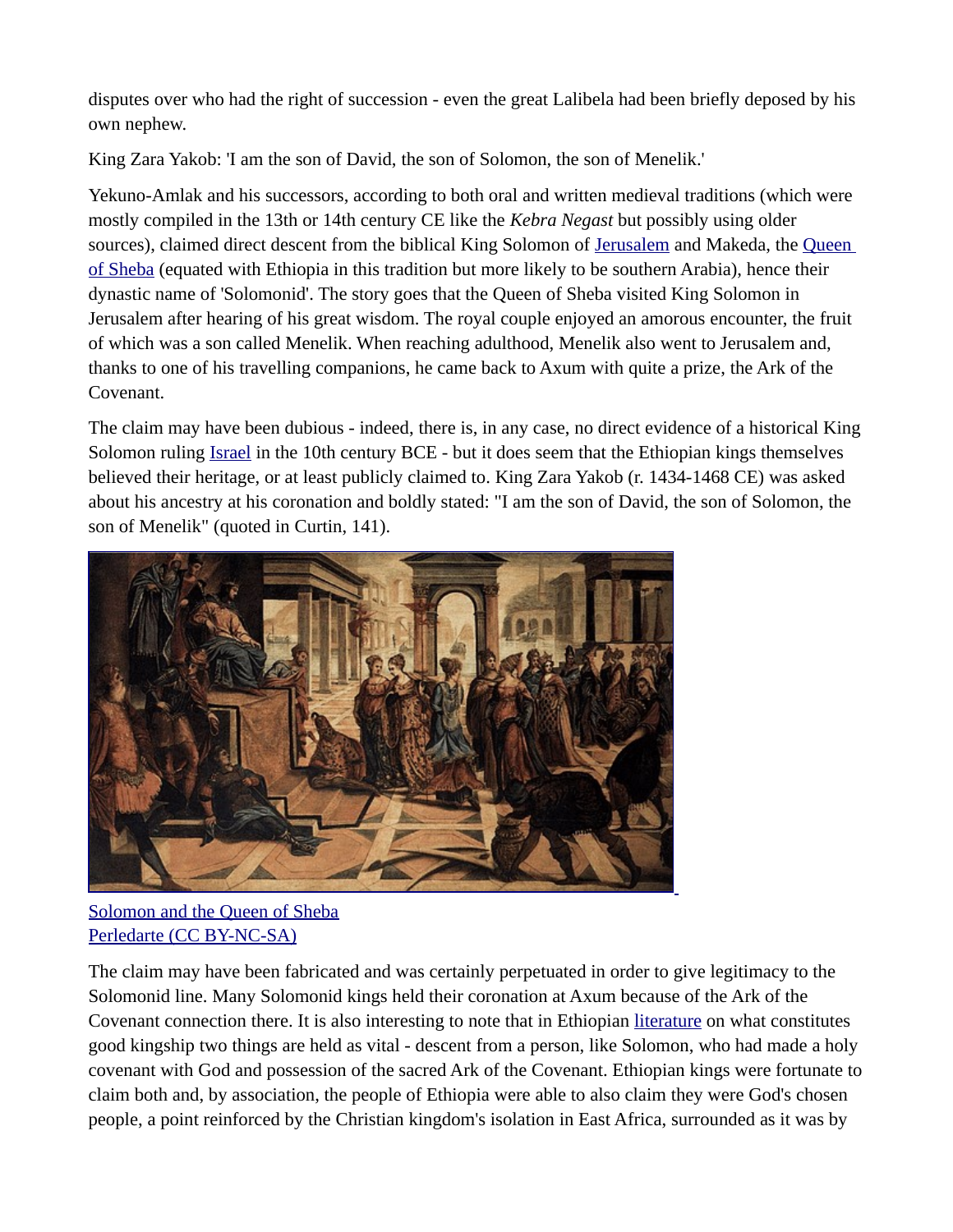states which were predominantly Muslim, Jewish, or practised traditional African beliefs. For the Ethiopian people, they were the 'second Israel'. That is not to say traditional African [religion](https://www.worldhistory.org/religion/) was wholly eradicated in Abyssinia, even the king performed a ritual sacrifice of a buffalo and a lion when he was crowned.

The Solomonids had their capital at Amhara, near Ethiopia's present-day capital, Addis Ababa. Although efforts to control coastal trade had some success, land trade routes and those along the Blue [Nile](https://www.worldhistory.org/nile/) proved more profitable for the Ethiopians. Territory was also disputed between the Solomonids and Muslim traders of the Red Sea who established such small states as Harar, Dawaro, Bale, and Adal. At the same time, the Solomonids expanded their kingdom in as many directions as possible to eventually carve out an empire which spanned from Shoa in the south to the lands north of Lake Tana at the other end of the compass.

#### **The Ethiopian Empire**

The Solomonid kings used several means to expand their territory: [warfare](https://www.worldhistory.org/warfare/), religion, and diplomacy as here summarised by the historian P. Curtin:

It was the case also in Solomonid Ethiopia where…the kingdom spread to areas where Christians did not form a majority of the population. Small colonies of Christians who lived beyond the kingdom's borders served as the advance guard of royal expansion. They stayed on after conquest, and were joined by additional colonies of the king's soldiers. In the first stages of conquest a defeated ruler, a non-Christian who had been independent, might remain in office, but now as a subject of the king and now ruling over Christian settlements that were in touch with the king. There were many royal strategies for keeping control of this territory. The king often required the tributary chief to send a number of his children and other relatives to live at his court. They served as hostages in case of rebellion, and they also came to learn how to behave as Solomonid courtiers. (147)

To entice colonists to settle in the new territory, reward administrators, and further cement Solomonid control, land grants were awarded know as *gult*. Recipients then had the right to extract personal tribute from the farmers who worked that land. These combined strategies were particularly successful in conquering the Shoa mountain area.

One of the most successful Solomonid rulers in terms of empire-building was Amda Seyon I (r. 1314- 1344 CE) who doubled the size of his territory which now spread down from the Red Sea to the Rift Valley. Amda Seyon also had the clever idea of confining all his male relatives - except his sons within a monastery at Gishen. The king's successors followed the same strategy and thus succession disputes, or at least all-out civil wars, were largely avoided until the mid-16th century CE.

Another great king was Zera-Yakob who found time not only to write several treatises on Christianity but also to deal crushing defeats on the coastal Muslim states in the mid-15th century CE. Spreading Christianity through Holy [War](https://www.worldhistory.org/war/) was a major aim of the kingdom's campaigns. Fortunately for posterity, Amda Seyon ensured he always had with him on campaign a priest who wrote down choice episodes. This anonymous priest recorded the events he witnessed in his work *The Glorious Victories of Amda Seyon*. Here is an extract from it: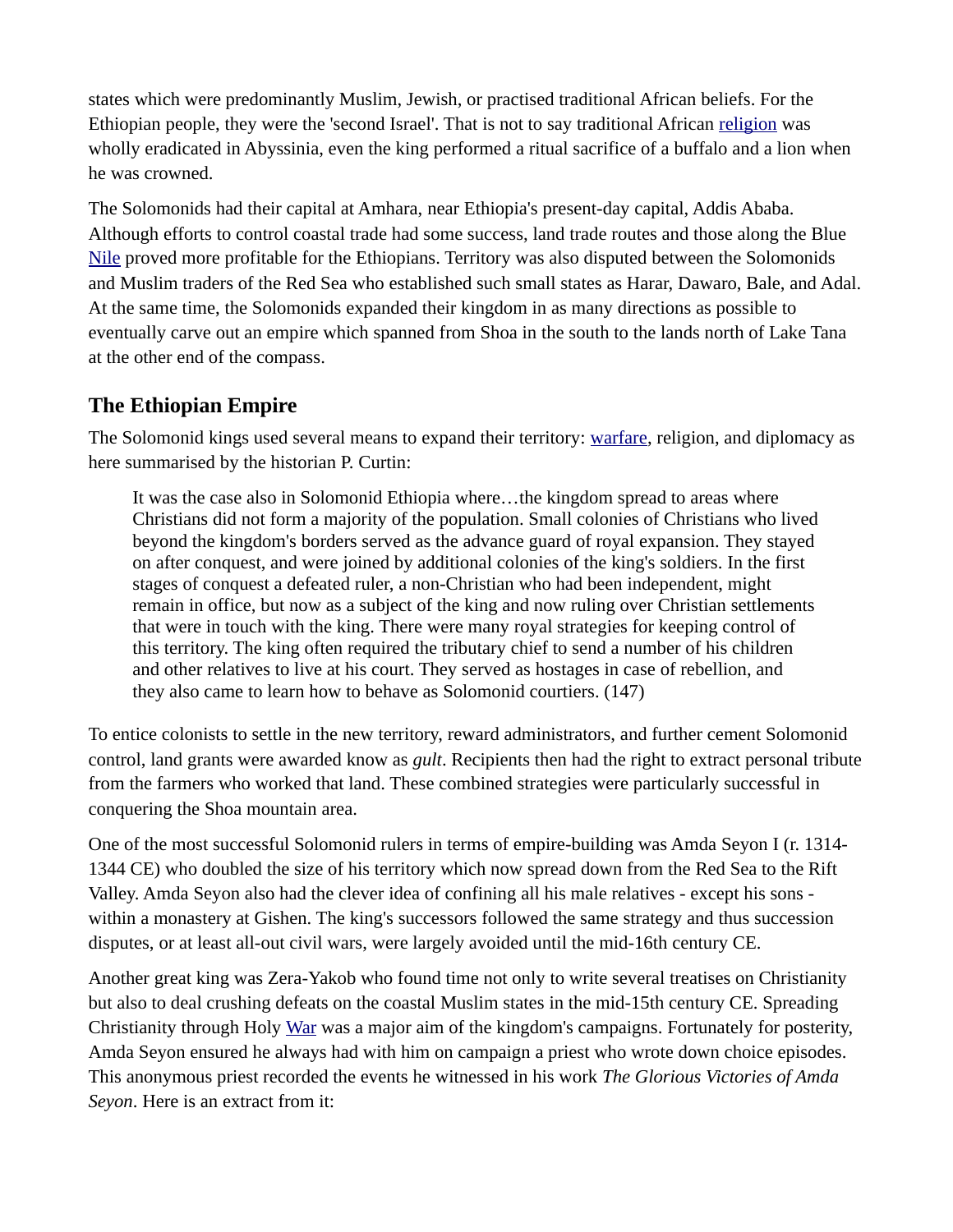Now be not afraid in face of the rebels; be not divided, for God is fighting for us…For long you have made yourselves ready to fight for me; now be ready to fight for Christ, as it is said in the Book of Canons, 'Slay the infidels and renegades with the sword of iron, and draw the sword in behalf of the perfect faith.' Gird on then your swords, make ready your hearts, and be not fearful in spirit, but be valiant and put your trust in God. (quoted in von Sivers, 459)

In the mid-15th century CE, the influence of Coptic Egypt continued in Abyssinia with Solomonid kings adopting and adapting a Christian version of the old [Roman law](https://www.worldhistory.org/Roman_Law/), *The [Law](https://www.worldhistory.org/disambiguation/law/) of the Kings* (*Fetha Nagast*), which [Egyptian](https://www.worldhistory.org/disambiguation/Egyptian/) Copts had codified into a single volume of laws which applied to everything from church matters to criminal punishments. It would remain in effect in Ethiopia until the 20th century CE. In addition, there were other contacts with the wider Christian world such as an Ethiopian embassy to the Pope in [Rome](https://www.worldhistory.org/Rome/) in the early 14th century CE and exchanges of embassies with several European powers as the [Crusades](https://www.worldhistory.org/Crusades/) proved ever more disappointing in their attempt to regain control of Jerusalem from the Muslims. Indeed, for a time, European Christians, and particularly the Portuguese, believed that the legend of Prester John, a mythical Christian king thought to rule a fabulous kingdom in the midst of the Muslim world, referred to the king of Abyssinia who would surely come and rescue the Holy Land from the infidels. Aside from sending a steady stream of pilgrims to Jerusalem, however, Abyssinia did not involve itself in the major crusades.



[Fasilides Palace, Gondar](https://www.worldhistory.org/image/10437/fasilides-palace-gondar/) [Bernard Gagnon \(CC BY-SA\)](https://www.worldhistory.org/image/10437/fasilides-palace-gondar/)

#### **Later History**

The Ethiopian Empire's imperialism in the long term only ensured the Muslim states of East Africa and Southern Arabia eventually organised themselves into a more collective and efficient opposition. At the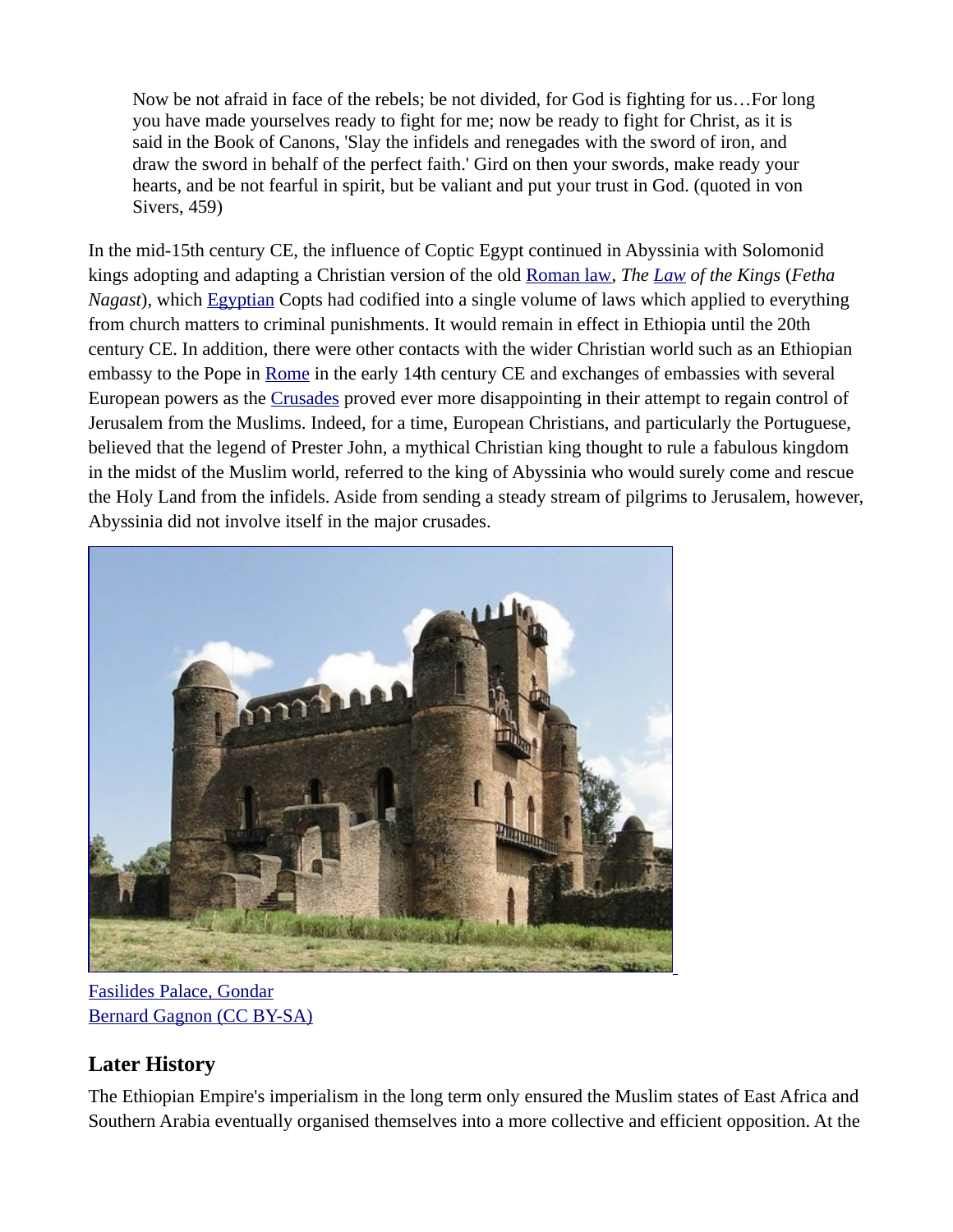same time, internal rivalries between the Solomonids and their distinct lack of any centralised state apparatus (despite the attempts of several noted rulers) weakened Abbysinia's ability to respond. The Solomonids would suffer greatly at the hands of Adal in the first half of the 16th century when its leader, Ahmad ibn Ibrahim al-Ghazi (aka Ahmed Gragn, r. 1506-1543 CE), formed a coalition of other Muslim states and Somali chiefs. Many Christian churches were torched, the monastery of Debra-Libanos was destroyed and even Axum was sacked. Ottoman Egypt and Portuguese traders became involved in East African affairs, only adding to the disruption in trade networks and general political chaos.

The real winners, though, of the incessant Muslim-Christian wars were the Oromo (aka Galla) people, who had their own traditional religion and who took over the southern part of Abyssinia. The Solomonid line would continue but the empire they had created really existed in name only until a revival in the mid-19th century CE. In the meantime, the state was rather a collection of quarrelsome principalities. The move of the capital to the more centrally-placed and secure Gondar in 1636 CE was a reflection of the new geopolitical reality. There would still be some Ethiopian highpoints to come such as the defeat of an Italian invasion in 1896 CE, the unification and expansion under Menelik II (1889-1913 CE), and managing to remain the only African country along with Liberia not to be formally colonised by a European power, but the long line of Solomonid rulers eventually ended with perhaps their most famous of emperors, Haile Selassie I (r. 1930-1974 CE).

Did you like this definition?

#### [Related Content](https://www.worldhistory.org/Kingdom_of_Abyssinia/#ci_related_content_outer_wrapper) [Books](https://www.worldhistory.org/Kingdom_of_Abyssinia/#books_preview) [Cite This Work](https://www.worldhistory.org/Kingdom_of_Abyssinia/#citation_info) [License](https://www.worldhistory.org/Kingdom_of_Abyssinia/#ci_author_and_copyright)

Editorial Review This article has been reviewed for accuracy, reliability and adherence to academic standards prior to publication.

[Remove Ads](https://www.worldhistory.org/membership/?utm_source=ahe&utm_medium=remove-ads-button&utm_campaign=membership)

### **Bibliography**

- Curtin, P. *[African History.](https://www.worldhistory.org/books/0582050707/)* Pearson, 1995.
- Fage, J.D. (ed). *[The Cambridge History of Africa, Vol. 3.](https://www.worldhistory.org/books/0521209811/)* Cambridge University Press, 2001.
- Garlake, P. *[Early Art and Architecture of Africa.](https://www.worldhistory.org/books/0192842617/)* Oxford University Press, 2002.
- Hrbek, I. (ed). *[UNESCO General History of Africa, Vol. III, Abridged Edition.](https://www.worldhistory.org/books/0520066987/)* University of [California Press, 1992.](https://www.worldhistory.org/books/0520066987/)
- Ki-Zerbo, J. (ed). *[UNESCO General History of Africa, Vol. IV, Abridged Edition.](https://www.worldhistory.org/books/0520066995/)* University of [California Press, 1998.](https://www.worldhistory.org/books/0520066995/)
- McEvedy, C. *[The Penguin Atlas of African History.](https://www.worldhistory.org/books/0140513213/)* Penguin Books, 1996.
- Mokhtar, G. (ed). *[UNESCO General History of Africa, Vol. II, Abridged Edition.](https://www.worldhistory.org/books/0520066979/)* University of [California Press, 1990.](https://www.worldhistory.org/books/0520066979/)
- Ogot, B.A. (ed). *[UNESCO General History of Africa, Vol. V, Abridged Edition.](https://www.worldhistory.org/books/0520067002/)* University of [California Press, 1999.](https://www.worldhistory.org/books/0520067002/)
- Oliver, R.A. *Cambridge Encyclopedia of Africa.* [Cambridge University Press, 1981.](https://www.worldhistory.org/books/0521230969/)
- von Sivers, P. *Patterns of World History Vol. I.* Oxford University Press, 2012